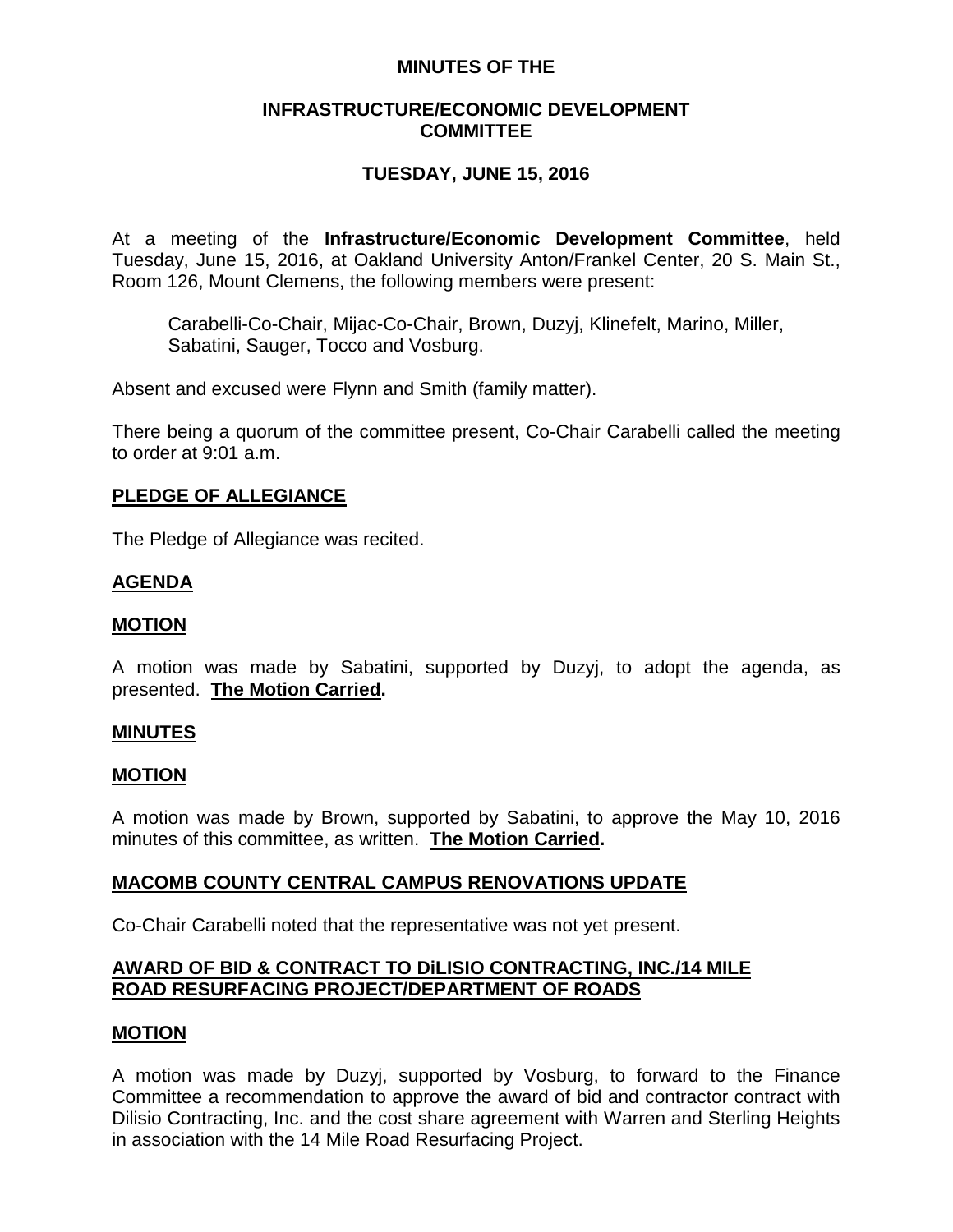#### **Minutes of the Infrastructure/Economic Development Committee June 15, 2016 2**

The following commissioner asked questions of Bob Hoepfner, Department of Roads Director: Carabelli.

Co-Chair Carabelli called for a vote on the motion and **The Motion Carried.**

# **AWARD OF BID & CONTRACT TO AJAX PAVING INDUSTRIES, INC./19 MILE ROAD RESURFACTING IN CLINTON TOWNSHIP/DEPARTMENT OF ROADS**

### **MOTION**

A motion was made by Sabatini, supported by Sauger, to forward to the Finance Committee a recommendation to approve the award of bid and contract with Ajax Paving Industries, Inc., for the resurfacing of 19 Mile Road in Clinton Township;

The following commissioners spoke: Miller and Carabelli.

Co-Chair Carabelli called for a vote on the motion and **The Motion Carried.**

## **AWARD OF BID & CONTRACT TO STE CONSTRUCTION SERVICES/31 MILE ROAD BRIDGE/DEPARTMENT OF ROADS**

### **MOTION**

A motion was made by Brown, supported by Marino, to forward to the Finance Committee a recommendation to approve the award of bid and contract with STE Construction Services for the 31 Mile Road bridge replacement.

The following commissioner spoke: Brown.

Co-Chair Carabelli called for a vote on the motion and **The Motion Carried.**

## **AWARD OF BID & CONTRACT TO CIPPARRONE CONTRACTING, INC./2016 CONCRETE PAVEMENT REPAIR PROGRAM/DEPARTMENT OF ROADS**

### **MOTION**

A motion was made by Vosburg, supported by Carabelli, to recommend that the Board of Commissioners approve the award of bid and contract with Cipparrone Contracting, Inc. for the 2016 Concrete Pavement Repair Program.

The following commissioners spoke: Vosburg and Carabelli.

Co-Chair Carabelli called for a vote on the motion and **The Motion Carried.**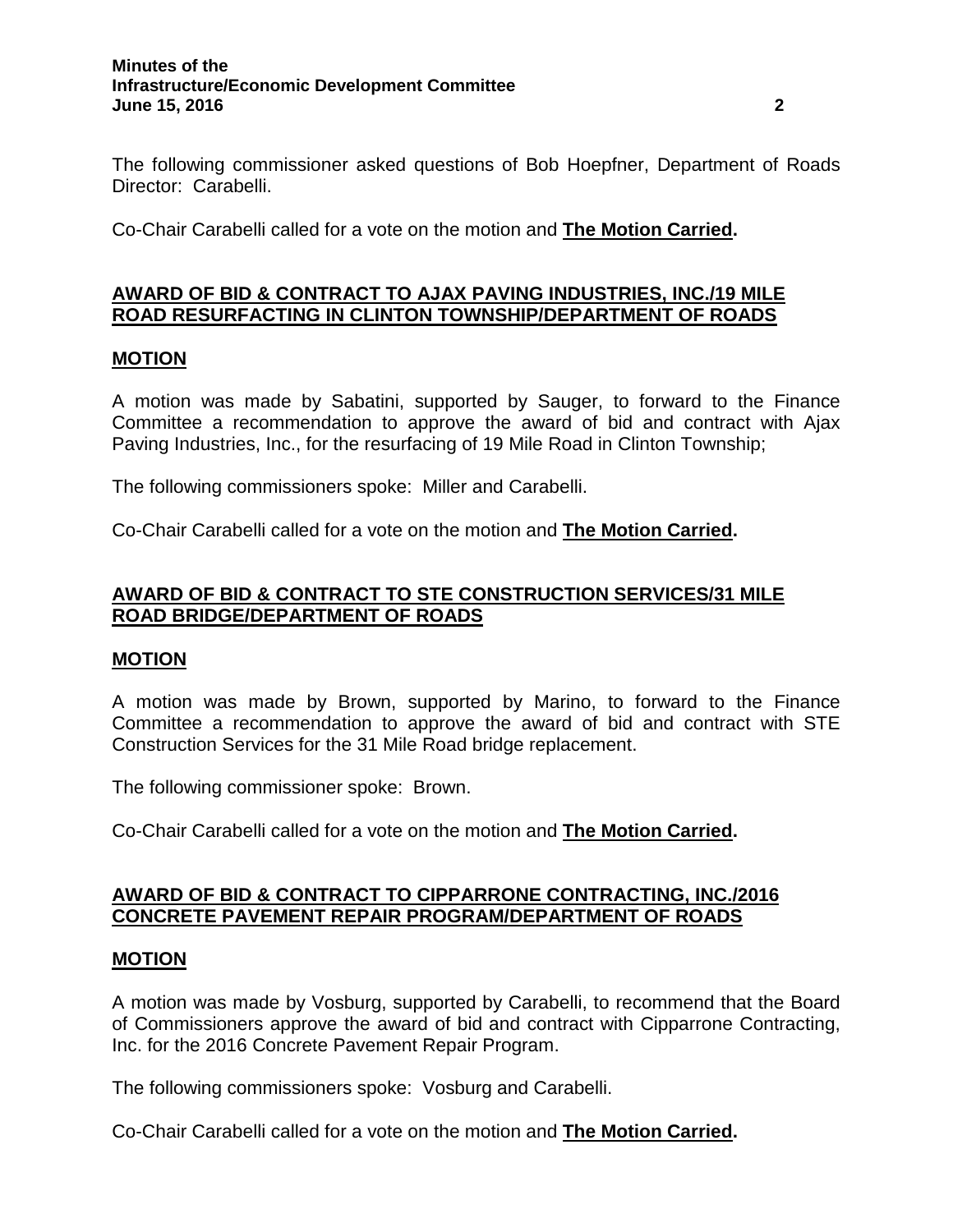# **AWARD OF BID & CONTRACT TO FLORENCE CEMENT COMPANY/ RESURFACTING OF UTICA ROAD IN CITY OF FRASER/DEPARTMENT OF ROADS**

## **MOTION**

A motion was made by Tocco, supported by Sabatini, to forward to the Finance Committee a recommendation to approve the award of bid and contract with Florence Cement Company for the resurfacing of Utica Road in the City of Fraser.

The following commissioners spoke: Miller and Tocco.

Co-Chair Carabelli called for a vote on the motion and **The Motion Carried.**

## **COST SHARE AGREEMENT WITH CITY OF WARREN/RESURFACING PROJECT ON 12 MILE ROAD/DEPARTMENT OF ROADS**

#### **MOTION**

A motion was made by Sauger, supported by Duzyj, to forward to the Finance Committee a recommendation to approve the cost share agreement between the DOR and the City of Warren for the resurfacing project on 12 Mile Road. **The Motion Carried.**

## **CONTRACT WITH ROAD COMMISSION FOR OAKLAND COUNTY/DEQUINDRE ROAD RECONSTRUCTION/DEPARTMENT OF ROADS**

#### **MOTION**

A motion was made by Marino, supported by Sauger, to forward to the Finance Committee a recommendation to approve the contract with the Road Commission for Oakland County for Dequindre Road reconstruction.

The following commissioner spoke: Carabelli.

Co-Chair Carabelli called for a vote on the motion and **The Motion Carried.**

## **CONTRACT WITH MDOT/CONSTRUCTION OF RIVER ROAD TRAIL IN HARRISON TOWNSHIP/DEPARTMENT OF ROADS**

### **MOTION**

A motion was made by Marino, supported by Vosburg, to forward to the Finance Committee a recommendation to approve the MDOT Contract for the construction of the North River Road Trail in Harrison Township.

The following commissioners spoke: Marino and Sauger.

Co-Chair Carabelli called for a vote on the motion and **The Motion Carried.**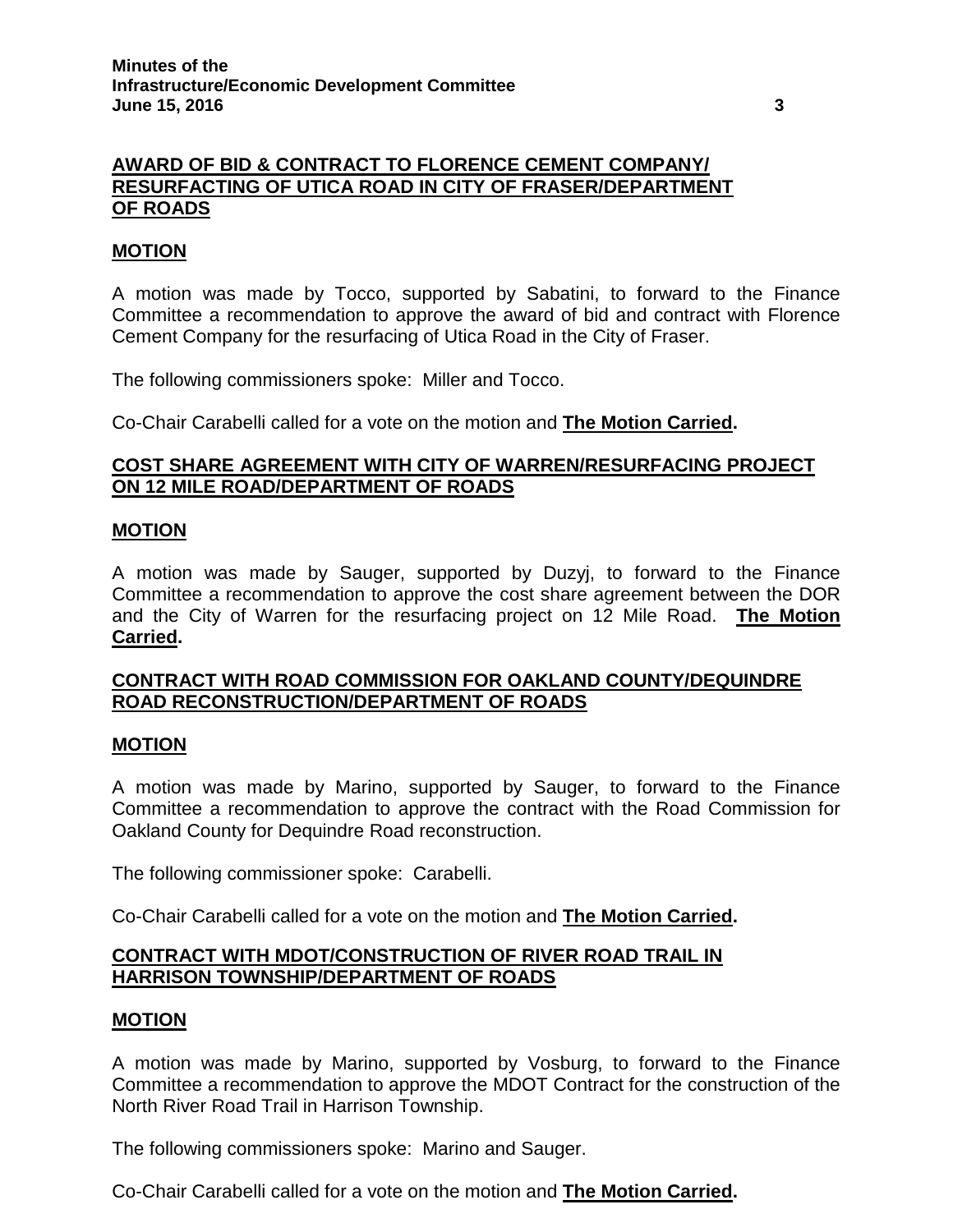Co-Chair Carabelli moved back to the Macomb County Central Campus Renovations Update.

## **MACOMB COUNTY CENTRAL CAMPUS RENOVATIONS UPDATE**

Elaine Hampstead, Project Manager from Clark Construction, was present on behalf of Jeff Atkins. She gave an update on the parking deck, noting that they are anticipating completion by July  $17<sup>th</sup>$ , and the Old County Building, indicating that they are experiencing a stairwell issue in the Old County Building, which will move the completion of the project to the end of August.

The following commissioners spoke: Brown and Marino.

### **MOTION**

A motion was made by Klinefelt, supported by Marino, to receive and file the update provided by Ms. Hampstead. **The Motion Carried.**

# **ADOPT RESOLUTION SUPPORTING MICHIGAN HOUSE BILL 5376 PERMITTING NATIONAL GUARDS TO BE ARMED WHILE STATIONED AT ARMORY/MILITARY FACILITIES (OFFERED BY CARABELLI)**

### **COMMITTEE RECOMMENDATION – MOTION**

A motion was made by Marino, supported by Sauger, to recommend that the Board of Commissioners adopt a resolution supporting Michigan House Bill 5376 permitting National Guards to be armed while stationed at armory/military facilities.

Commissioner Vosburg requested a friendly amendment: 9<sup>th</sup> paragraph, 2<sup>nd</sup> sentence, add "at least" before "one." There were no objections.

The following commissioners spoke: Klinefelt, Marino and Tocco.

Commissioner Tocco requested a friendly amendment: delete the 3<sup>rd</sup> and 4<sup>th</sup> paragraphs. There were no objections.

The following commissioner spoke: Duzyj.

Co-Chair Carabelli called for a vote on the motion, as amended, and **The Motion Carried.**

# **VIDEO PRESENTATION: REGIONAL TRANSIT AUTHORITY (RTA) DRAFT 2016 MASTER PLAN**

A video presentation was shown on the RTA Draft 2016 Master Plan.